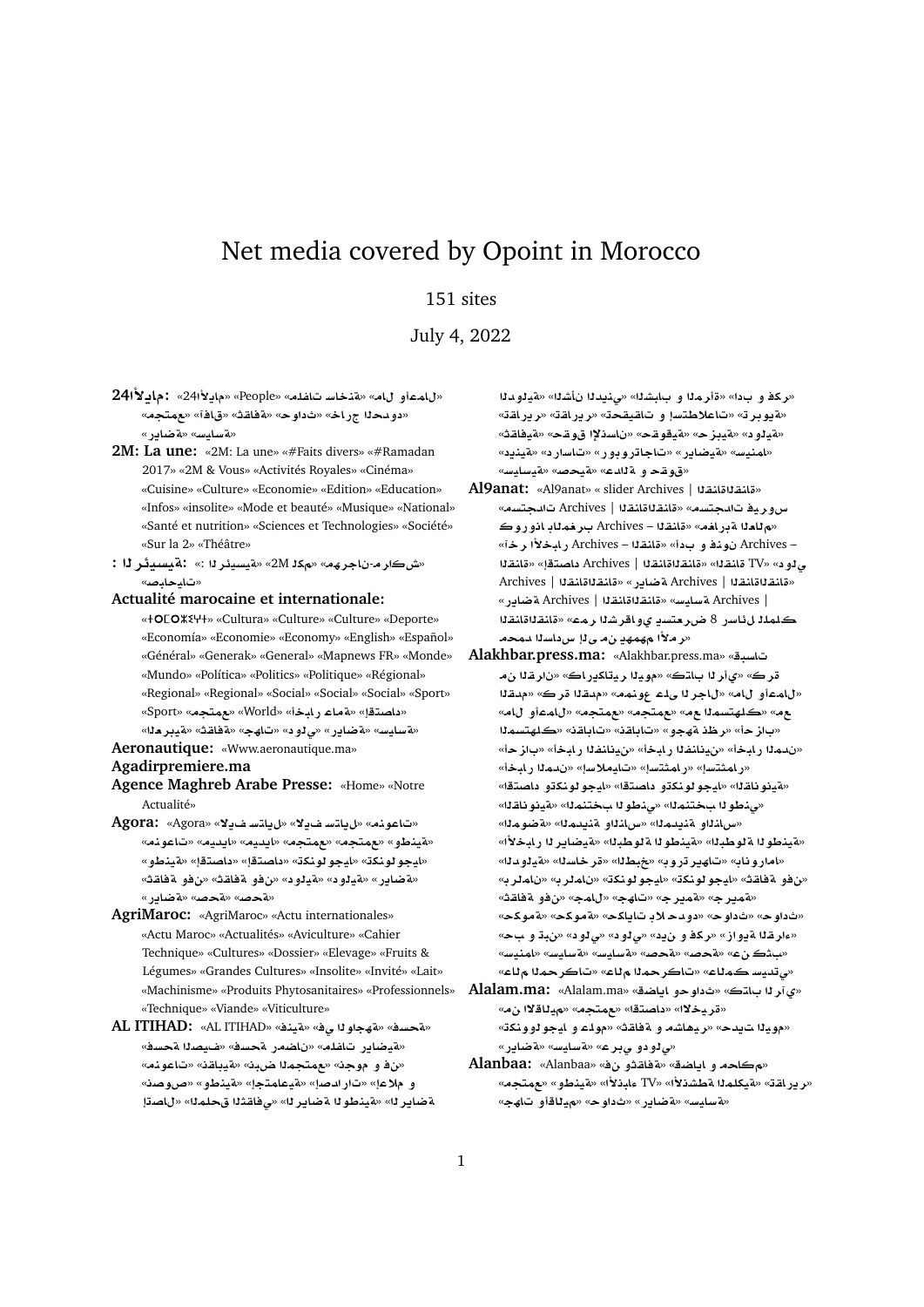**Alaoula.ma:** «**®**» «**sls®**» «**JbA** »

- **Alhayatalyaoumia.ma:** «Alhayatalyaoumia.ma» «داصتقا» «مهمتجه» «مهمتجه» «ضله» «شله» «<mark>4فاق</mark>ثو نف» «ي رابخإ رير قة» «ي رابخإ رير قة» «TV قايح<mark>دا» «TV قايح</mark>دا» «**knwwyA**» « **¤yT**» « **¤yT**» «**C§ART**» «**C§ART**» «**FyAFT**» «**بة سا**لمس»
- «هتيخيرات تاطحه» «ي روشنا سلجه» «Alislah: «Alislah» «المقائيك» «المقوه» «الملمات لااجمو حلاصلإا ي فالملخاليم» «<mark>4 يو هجلا انت</mark>ائيم» «ةيميلقلإا انتائيم» «ةينطو لا انتائيم» «**طسو ل**ا مةج مقطشذأ» «نييور قـ11 مقج مقطشذأ» «القباسلا القينيفنتلا بتاكملل» «ي.بر.فلا للمشلا القهجا الطشن<sup>ة</sup>» ةهجدٍ ضير منّ» «لنتاغلادٍ و انتانايدٍ» «ميناقلأاو تاهجل<sup>ٍ</sup>» للمشنا ةهجد فير مت<sup>»</sup> «طسونا ةهجد فيرمت» «نييورغنا **r¨**» «**hT qr¤§y**» «**hT wFX**» «**hT KmA** «a¨كرحلا ءاسؤر» «انتلاسرو انتيؤر» «ىبرخلا
- **Aljadyd:** «Aljadyd» «**d§d ¯tmA¨**» «**d§d r§AR¨**» «*مى ض*اير لا ديدجلا»
- **Aljamaa:** «Aljamaa» «See all» «See all» «See all» «See all» «ة\_نسلا بـاحر يف» «كـولسـلا مقف» «قوعدلا مقف» «See all» اياضق» «مةملأا اياضة» «م*تي*نطو اياضة» «ن *آر*قلا للاظىف» رابخاً» «فينطو رابخاً» «رابخاً» «نحذ نα» «تلااقه» «فيلود «**فنسح قوساْ» «ءاراْ» «نفو بداْ» «فيلود رابخاْ» «فعامجلا** «**dA**» «**`d ¤³sA** » «**yAA**» «**yAA**» «**AC§** «تاباوجتساو تاحيرصة» «تاقيلع**تو تلايلح**ة» «ةعامجلا «تلاماممو تاداب<sup>ي» «</sup>قيبر تو قوعد»
- **Almaghribia.ma(Orº mryT):** «» «**yd§w**» «هينطو» «**خبطه» «مكلحه» «عمتجه» «للمعاو لل**ه» «**KWT lkyT**» «**Fr**» «**lyfz§w** » «**qAT**» «**wC**» «**تهضاير»** «جاتروبور» «قيلود»
- **Almaghribtoday.net:** «Almaghribtoday.net» «(Art)  **¤wFyqY**» «(Car) **FyAC**» «(Culture) **qAT**» «(Education) **`ly**» «(Environment) **y·T**» «(Fashion) **E§Aº**» «(Health) **}T ¤@§T**» «(Information) **®**» «(Mirror) **r**» «(Modanna) **d¤A**» «(News) **bAC**» «ا**يجو لونكتو مول**ـّد (Science)» «قلـجـاعر\_ابـخـأ (News)» «(Sports) **C§ART**» «(Tedco) **§kwC**» «(Towers) **r**» «(Travel) **FyAT ¤Ffr**» «(Video) **yd§w**» «**tOA**  (Economy)»
- **Almostakbal:** «Almostakbal» «**yd§w¡A**» «**tm**» «ىأر لل<sup>» «</sup>فينطو لل» «داصتقل» «رابخأ» «و هو ي ه» «تافلتخه» «**لقحايسو رفس» «aغاير» «نفو قفاقث» «ليجو لونك**ة» «**تيبر ع**»
- **Alousboue:** «Alousboue» «**wyH ±bAC**» «**wyH** «هيوار *حصا سيداو ڪ»* «هيدو داسيداو ڪ» «هيو هج «**ر ظذ تاهجو» «تامباته» «تاعونه» «عوبسلاًا ضله»** «**þþþþþþþþþþþr©**» «**mnbr ¯ktr¤¨**» «**mnbr r**» «روطسنا نيب» «قرسح أيا طابر لل<sup>» «</sup>قعنَاضنا ققيقحنا» راوح» «**قفاــــــقث» «ىرابخإ ل**ىيلحة» «ويديفناب» **±Fbw**» «**AQ**» «**C¤wCA**» «**C§ART**» «**y lY mtm**» «**y lY KmA**» «**y lY Kr**» «**y**

«ث*دحی*لء

**AmalJOB.com**

- **Anbaona.com:** «Anbaona.com» «**nwA**» «**tm**» «**qAT ¤**» «**w** » «**C§ART**» «**FyAFT**»
- **Anfaspress:** «Anfaspress» «**wC¤A**» «**tm**» «**KAª lk¨**» «**FyAFT**»

**Anrt**

**ar.le360.ma:** «ar.le360.ma» «Sport»

**Article19:** «Article19» «A la une» «Art & Culture» «Divers» «Economie» «Monde» «People» «Point De Vue» «Politique» «Sciences & Technologies» «Société» «Sports»

**Attijariwafa Bank:** «actualites»

**Aujourdhui:** «Accueil» «Actualite» «Automobile» «Culture» «Economie» «Emploi» «Faits Divers» «Formation» «High Tech» «Monde» «Musique» «Politique» «Societe» «Sports» «Video»

**Bank of Boston:** «Bank of Boston» «News & Events» **Barlamane.com:** «Barlamane.com -»

**Bayanealyaoume:** «Bayanealyaoume» «**nw** »

- «**Ax**-**knAx**» «**lmy**-**¤ w** » «**wFyqY**» «**tA`A**» «**ان**موي» «متينطو» «بينطو» «دقنه «جرسه» «بيفسأ-شكار مه «مى لود داصتقا» «مى نطو داصتقا» «داصتقا» «تار ادصا**ٍ»** «قرشله» «تاط*س-عا*ضيبلا رادله» «بهنلا داو-ةلخادله» «مة فاقث» «قر فينخ-للام ىنب» «ءار محلا متيقاسلا-نويعلله» «**hw§T** 1» «**hw§T** 2» « **¤¨**» « **¤yT**» « **CT**-**Ay®** » «**C§ART**» «**Fwx**-**Ax**» «**FynmA**» «**VnT**-**Ww** -**symT**»
- **Belge Info:** «Accueil»

**Bkam**

- **Bladi.net:** «Accueil» «Culture» «Economie» «Maroc» «Marocains du monde» «Monde» «Société» «Sport» «Top 100»
- **Bourse news:** «Bourse news» «Actualités» «Marchés» «Portefeuille Trading» «Web TV»
- **Chaabpress:** «Chaabpress» «**SAº mr**» «**bAC§A** بعشله» «ثداوحلا رابخاً» «تلااقمو ءار آ» «ضيظوتلا «نونفو ةفاقث» «**ميسنج ميبر ت» «تغيزامات» «ي**سليسنا «**مة ضاير» «ركفو نيد» «م**للعلا لوح»
- **Challenge.ma:** «Challenge.ma» «Actualités» «Auto» «Blog» «Bourse» «Business» «Culture» «Décideurs» «Dossiers» «Ecobiz» «Economie» «Finance» «High-Tech» «International» «Interviews» «L'édito» «Magazine» «Maroc» «Opinions» «Politique» «Portraits» «Société» «Sport»
- **Chamaly.ma:** «Chamaly.ma» «**lmT JmA¨**» «**wty**» «**qA Kw¶¨**» «**®** » «**tm**» «**¤E** » «**Ay KmA**» «لمَمَنْاقـلا» «قرجـذأ صحفـلاً» «<mark>داصتقا» «ي.بناج دو</mark>مـّ فاضل<sup>ٍ»</sup> «**k**» «**mSy fnyd**» «**symT**» «**`r¶L**-**qOr kbyr**» «**Ww** » «**qAT ¤**» « **¤¨**» «**FyAFT**» «**JfKA¤** » «**VnT }ylT**» «**Vnz¤©**»

**Chambredesrepresentants**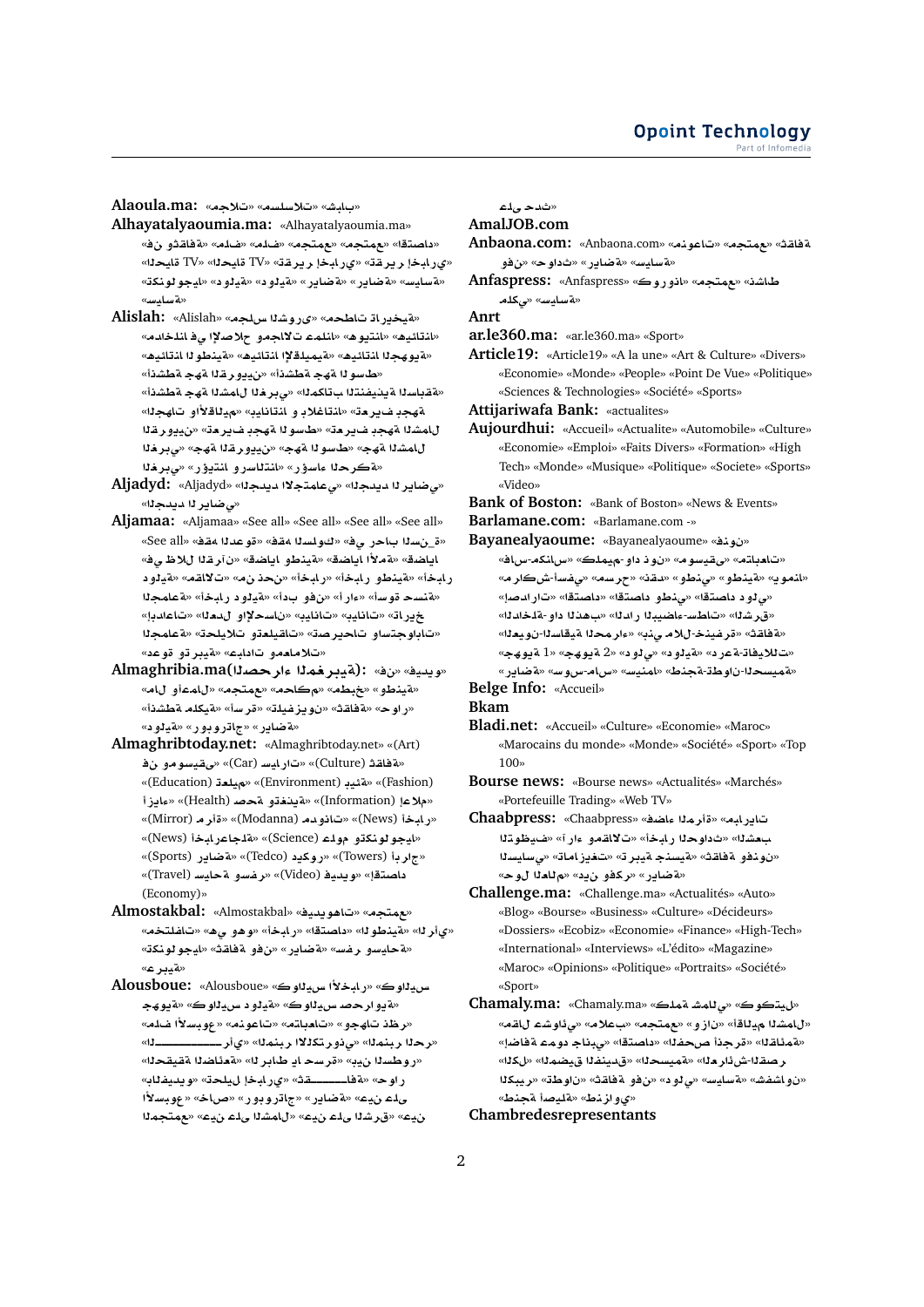**Chantiersdumaroc:** «Chantiersdumaroc» «Actualites» «Actualites nouveaux produits» «Construction durable» «Dossiers» «Editorial» «Formation et enseignement» «Immobilier» «Kiosque» «Nouvel espace» «Rencontres btob» «Securite»

**Chouftv.ma:** «Chouftv.ma» «art-et-culture» «**r**» «videos» «**س**ریر د فوش» «aغیایر » «ر ایخلاً ا ن م دیز مِلاً»

**Consonews.ma:** «Consonews.ma» «Auto-Moto» «breaking news» «Dossiers» «Enquête» «Galerie» «Lancements» «News» «Nos chroniqeurs» «Opinions» «Promos» «Tous les dossiers» «Tous les dossiers»

**Diariocalledeagua:** «Diariocalledeagua» «Actualidad» «Deportes» «Entrevistas» «Reportajes»

**Economie|Entreprises:** «Economie|Entreprises» «Actualité» «Édito» «Business Focus» «Confidentiel» «Débat» «Décryptage» «Dossier» «Economie» «Enquête» «Entreprises» «Interview» «news» «Point de vue»

**Elaphmorocco:** «Elaphmorocco» «**SAº r©**» «**¯§** «تافاقث» «ميفر ته «داصتقا» «رابخأ» «تاقانام» «لµاتسـ «**تة ضاير » «دئار ج**لا قدير جه

**Energie Mines**

- **Erdély ma:** «Erdély ma» «ajánló» «autonómia» «életmód» «gazdaság» «Gondolat» «Identitás» «Kárpát-medence» «környezetünk» «közéletünk» «kisrégió» «kultúra» «magyarország» «múltidéző» «mese» «mozaik» «néphagyomány» «oktatás» «pályázat» «publicisztika» «Románia» «sport» «tud-tech» «turizmus» «unió» «világ» «zenesarock»
- **Eu gosto e Tu:** «Eu gosto e Tu» «Alimentação» «Anedotas» «Animais» «Caricato» «Curiosidades» «Sociedade» «Vídeos»

**Faapa:** «Faapa» «economie» «finance» «politique» «RSS» **Fashionnetwork ma:** «Fashionnetwork ma» «All News»

**Finance news herbo:** «Finance news herbo» «Actualité» «Bourse & Finance» «Bourse &Finances» «bourse news» «Culture & Société» «Développement durable» «Economie» «Entreprises» «la quotidienne» «Politique»

## **FLM**

**FOOD Magazine:** «FOOD Magazine» «Actus Maroc» «Actus Monde» «Évènements»

**Gentlemen Driversmag:** «Accueil» «Actualités» «Actualites» «Internationales» «Nationales» «Rubriques»

**Goud:** «Goud» «(And Ekand) **¤§kAd**» «(Avis) **Cº**» «**SA§**» «**w FbwC**» «**AEykr**» «**AEykr** (Kasanikra)» «<mark>ار محـ1</mark>ا» «ع قاو ش آ» «ع قاو ش آ» «ءار آ» «ايديه» «a <mark>ڪادح</mark>له» «**Sr**» «**r¶ysyT** (Geornalat)» «**z§**» «**z§** «**ةفاقث» «ڪيڪرب**ڌ» «<mark>&ڪا</mark>لمحلااو

**Grazia Mmaroc:** «Grazia Mmaroc» «Art et design» «À table» «Beauté people» «Beaute» «Carnet d'adresses» «Chronique» «Chronique» «Cinéma et télévision»

«Culture» «Défilés» «Deco» «Escape» «Festival» «Instant beauté» «Instant forme» «Instant table» «L'Instagram de la semaine» «Lifestyle» «Livres» «Mode» «Mode people» «Musique» «News beauté» «News forme» «News mode» «News people» «News société» «People» «Societe» «Vidéos beauté»

**H24info:** «Auto & Moto» «Economie» «H24 TV» «High-Tech» «Home» «Horlogerie» «Immobilier» «La Photo du jour» «La Vidéo du jour» «Le Buzz du jour» «Lifestyle» «Maroc» «Mode» «Monde» «People» «Pour Elles» «Vidéos»

**Harakamp**

**Hespress en Français**

**Hir Ma:** «Hir Ma» «Belföld» «Bulvár» «Egészség» «Eletmod» «Energia» «Gasztro» «Gazdaság» «Horoszkóp» «Külföld» «Kult» «Sport» «Technika – Informatika» «Tudomány»

**Icer:** «Icer» «News & Insights»

**In Compliance Magazine:** «In Compliance Magazine» «Business News» «Compliance» «Design» «Engineering News» «Fundamentals» «Global Compliance News» «Mr. Static» «News» «On Your Mark» «Practical Tips» «Reality Engineering» «Resources» «Standards Articles» «Standards Updates» «Technically Speaking» «Testing» «You Can't Make This Stuff Up»

**Industrie Du Meroc:** «Accueil»

- **Infomediaire:** «Infomediaire» «International» «Maroc» «News» «Sport»
- **Innovant Magazine:** «Innovant Magazine» «Actualites» «BTP» «Dossier-du-mois» «Dossier-scientifique» «Edito» «En-exergue» «Evenements-salons» «Innovations-sectorielles» «Jeunesse» «Rendez-vous» «Technologies»

**INRA:** «INRA» «TOUTE L'ACTUALITÉ»

- **Journal Albayane:** «A vrai dire» «Accueil» «Arts & culture» «Autrement dit» «Chroniques» «Cinéma» «Culture & Médias» «Economie & Finances» «Hors champ» «Livres» «Monde» «Musique» «Politique» «QUI DIT MIEUX. . . » «Société» «special» «Sports» «Théâtre» «Tribune Libre» «View all» «View all» «View all»
- **Journaleco.ma:** «Journaleco.ma» «Actualités Maroc» «Automobile» «Culture» «Economie» «Economie Internationale» «Economie Maroc» «Finance» «Sports» «Technologie» «Vidéos»
- **Kifache:** «Kifache» «**h sWY**» «**A¯tOA** » «**AwCA**» «<mark>مار ملأاو كلم</mark>نا ـم» «ريـهاشم» «عرباشناف» «4سايسناف» «و سار فاھڊاج» «ب1**يو ڻا ڪيطعي 14ن**ا» «ن<mark>ياڪام رخآ»</mark> «**ةضاير» «ةضاير» «ةنيوز ري**غ اهريد» «ڪڻاڊ <sub>ڪ</sub>ف اهريد» «ار ب*ـی*لـه» «**قضایر**»

**L'actualité des TIC au Maroc et ailleurs:** «L'actualité des TIC au Maroc et ailleurs» «Actualités»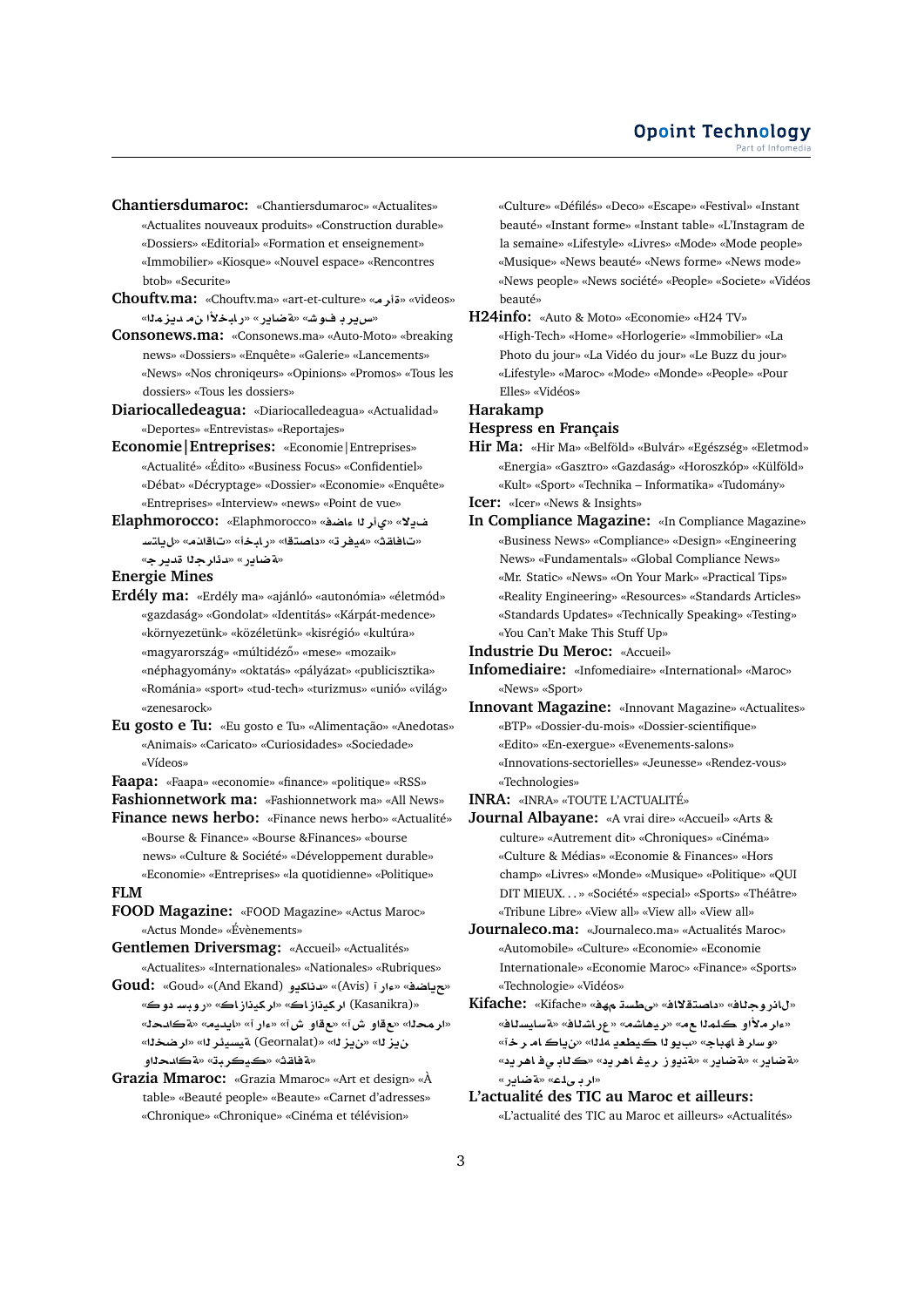«Android» «Apple» «Blackberry» «Divers» «Huawei» «Inwi – Promotions» «iOS» «Les Tic au Maroc» «LG» «Mediatel – Promotions» «Medital – Offres» «Microsoft» «Oppo» «Samsung» «Sony» «Telecom – Promotions» «Windows» «Windowsphone» «xiaomi»

- **L'Observateur du Maroc:** «L'Observateur du Maroc» «Auto – Moto» «Économie» «Culture» «Société» «Sport»
- **L'Officiel Morocco:** «L'Officiel Morocco» «Art» «Beauté» «Caftan» «Déco-Design» «Fashion Week» «Femmes» «Food» «Hommes» «Horlogerie» «Joaillerie» «Nuit» «Pop culture» «Shopping» «Video» «Voyages»
- **L'opinion:** «Accueil» «Actu Maroc» «Conso & Bien être» «Culture & Loisirs» «Environnement» «Monde» «Opinions» «Régions» «Sport»
- **La Nouvelle Tribune:** «La Nouvelle Tribune» «Économie et Finance» «Culture» «International» «Politique» «Société» «Sport» «Styles» «Tech»
- **La Quotidienne:** «Autre» «Autre» «Développement durable» «Développement durable» «Economie» «Entreprises» «International» «Politique» «Société»
- **La Tribune De Marrakech:** «La Tribune De Marrakech» «Bien-être» «City buzz» «City-buzz» «People» «People» «Shopping» «Sortir» «Sports et Loisirs»
- **La Vie éco**
- Lallafatema: «Lallafatema» «تاعونه» «Eallafatema «تار اوح» «سنذج» «<mark>للمج» «قر سل» «ربابخا» «روص</mark>لا موبل<sup>ل</sup>» «**سورع» «ةحصه» «ايذد و ن**يد»
- **Lapress:** «Lapress» «Arts» «Auto» «Économie» «Basket ball» «Bien-être» «Cinéma» «Combats» «Culture» «Fashion» «Football» «International» «Lifestyle» «Livres» «Marocains Du Monde» «Politique» «Societé» «Sport» «Technologie» «Voyage»
- **Le Matin.ma:** «#Coronavirus» «#COVID-19» «#santé» «8 Mars» «Accueil» «Activités Royales» «Activités Royales» «Afrique Développement» «Automobile» «Automobile» «Éco Actu» «Éco Analyse» «Éco Conseil» «Éco Développement» «Éco Entreprise» «Éco Monde» «Éditos» «CIS 2017» «Culture» «Culture» «Décryptage» «E-commerce» «Economie» «Economie» «Editions spéciales» «Education» «Emploi» «Emploi» «Enseignement» «Fête de la Jeunesse» «Fête du Trône» «Forum Etudiant» «GeoPolis» «GeoPolis» «Ip Week» «Les cahiers de l'entrepreneur» «Marche verte» «Monde» «Monde» «MTF» «Nation» «Nation» «Opinions» «Opinions» «Régions» «Régions» «Rétrospective» «Santé» «Siam» «Société» «Société» «Spécial CAN 2017» «Spécial UA» «Sports» «Sports» «Visites royales»
- **Le Reporter:** «Le Reporter» «Actualite» «Économie» «Culture» «Economie» «Entretien» «Finances» «Monde» «Politique» «Recettes» «Société» «Societe» «Sport»
- **Le Site Info:** «Le Site Info» «Culture» «Economie» «Maroc» «Monde» «Politique» «Videos»
- **Le360:** «le360» «Botola Pro» «Culture» «Economie» «Football» «International» «Les Ultras» «Lifestyle» «Marocains du monde» «Médias» «People» «Politique» «Société» «Sports»
- **Le360 Afrique:** «Le360 Afrique» «Algérie» «Autres pays» «Côte d'ivoire» «Culture» «Economie» «Gabon» «Guinée» «Mali» «Maroc» «Mauritanie» «Médias» «People» «Politique» «Sénégal» «Société» «Sports» «Tunisie»
- **LEconomiste:** «LEconomiste» «Analyse» «Économie» «économie (current)» «Brèves» «Brèves internationales» «Compétences & RH» «Courrier des Lecteurs» «CULTURE» «Culture» «dbs» «DBS» «Diaporama» «Dossiers» «enquête» «Enquête» «entreprises» «Entreprises» «Evénement» «finances» «Flashinfos» «International» «justice» «POLITIQUE» «Politique» «régions» «Régions» «Société»
- **ledesk:** «ledesk» «Culture» «Désintox» «En off» «Newsroom» «Vidéos»

#### **Leguide**

- **LesEco.ma:** «Accueil» «Eco-Business» «Maroc» «Monde» «Partenaires» «Politique» «Sport»
- **Lesinfos.ma:** «Afrique» «Automobile» «Buzz» «Culture» «Economie» «Elles» «Home» «Lifestyle» «Monde» «People» «Politique» «Santé» «Sciences» «Société» «Sport» «Tech/Média»
- **Levert:** «Levert» «Agriculture & Halieutique» «Énergies Renouvelables» «Eaux & Forets» «Environnement & D.D» «Faune & Flores» «Le Vert Tv» «Tourisme Vert» «Vie Pratique»
- **Libération:** «Accueil» «Actualité» «Culture» «Economie» «Entretien» «Expresso» «Horizons» «L'info» «Monde» «People» «Régions» «RSS» «Société» «Sport»
- **Lireestunplaisir**
- **Luxe Radio:** «Accueil» «Agenda Cultuel» «Architecture» «Art Contemporain» «Articles» «Automobile» «Avec ou Sans Parure» «Bien-être» «Design» «Emissions Spéciales» «Gastronomie» «Heure Essentielle» «High-Tech» «Invités De Heure Essentielle» «Invités Des Matins Luxe» «Journal du Luxe» «L'actu de la toile» «Les Matins Luxe» «Mode» «Politique» «Rassemblance» «Sciences et Santé» «Voyages»
- **Machahid24.com:** «Machahid24.com» « **¤qAT**» «قأر ملك» «داصتة» «D4 TV» «عهتجم» «تاعونم» «**قيصوصخذا قسايس» «قسايس» «ةضاير» «ي ن**و د»

**Magazine ILLI**

**maghrebnaute.com:** «Algérie» «Culture» «High Tech» «International» «Islam» «Mali» «Maroc» «Monde» «Moyen-Orient» «Société» «Technologie» «Tunisie» **Maghress:** «Maghress» «Al3omk» «Al3omk» «Alyaoum24»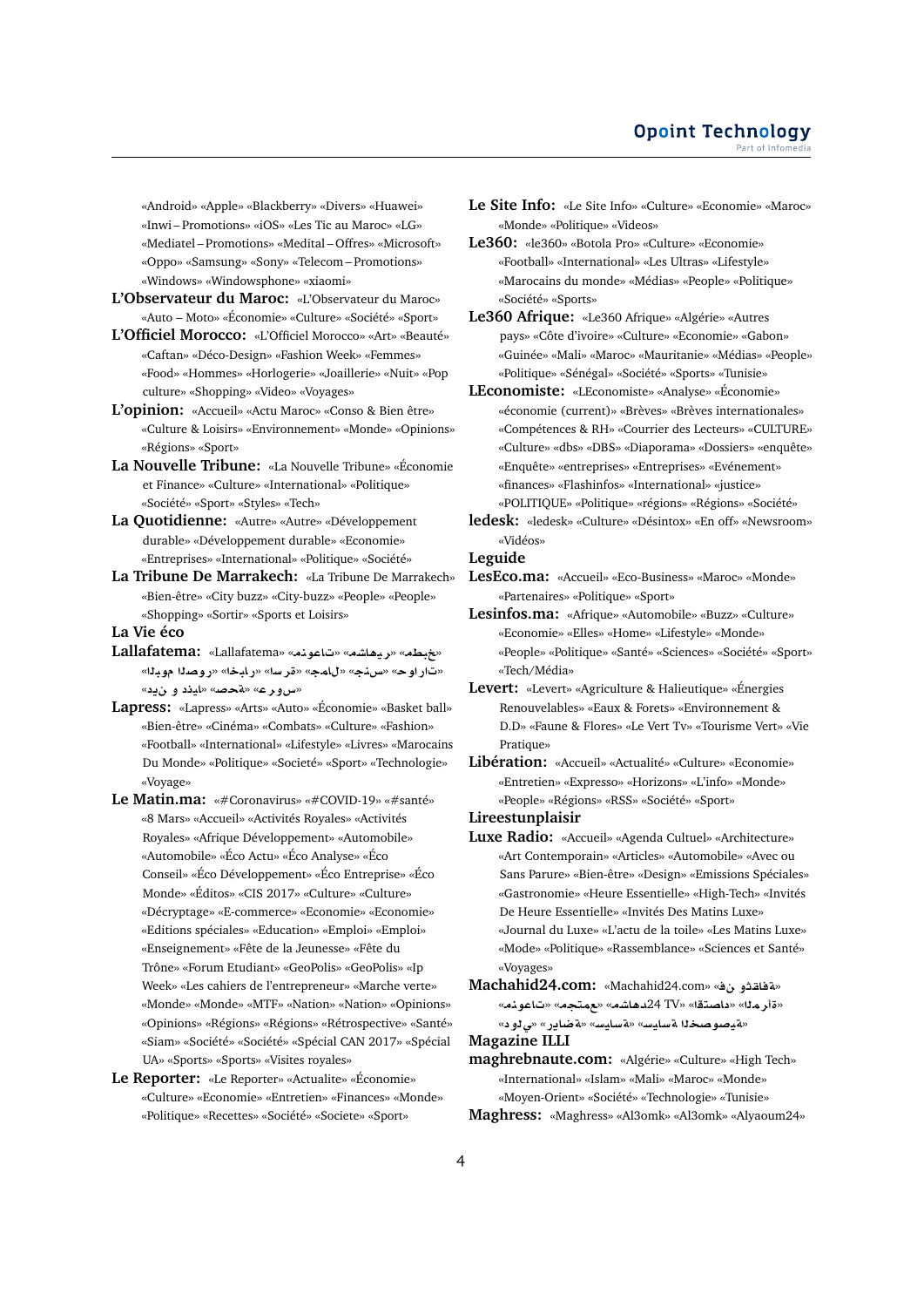«Chaabpress» «Culture» «Economie» «Febrayer» «Goud» «Home» «International» «International» «L'Economiste» «Lakome» «Laracheinfo» «Laracheinfo» «Nadorcity» «noonpresse» «Politique» «Société» «Sport» **«L'a'** «**w¤C r§H**» «**k**» «**k r§ART**» «**ww**» «**yA** «سرر بايار م» «سرير به ش كار مه «سرير به يدمحم» «قطبار 11 «42زوين» «س**رڊ نون» «ٻوکس برخم» «مڪ براخم**» «س.و سـ ةبـه» «بـابشـنا س<sub>ا</sub>ر بـن» «24رو ظـان» «س.ر بـ رو ظـان» ار و ڪأ» «موياا *يفس*آ» «ةيضاير ل<sub>ا</sub> س<sub>ا</sub>ير بسه» «سرير بسه» تڍاْ» «**قيڊرافه نو اْ» «برفم**لا اذاْ» «24 ريداكاْ» «س**رب**ر بـ «بونجلا رابخأ» «مويلا رابخأ» «روظانلا رابخأ» «لوله «**ن يـلا ن.و اللايز ا» «ونيفير ا» «انر ابخا» «ي.دلاب ر.ابخا»** «24 ريبكنا رصقنا» «ةيئامنيسنا سيداوغنا» «ضيسأ» «هيبر <del>ف</del>ملا راهنلا» «هيبر ملا هيئاسملل» «ءاسملل» «بختنملل» «دَاتسلاً!» «مقدير <del>ف</del>مِدًا ثالدحلاً!» «ل لاً أ» «مقدحو لـه «مقبحَدَدًا» «مقلصوبنا» «مقيعامتجلاا» «يكارتشلاا داحتلاا» «مقيداصتقلاا» «روسجلا» «24 قديدجلا» «**مةيفاقثلا» «فوصتل**ا» «ديدجتلا» «لقيضاير لـ» «ناهر لل» «لقينيدلل» «قر حلل» «لقيير <del>ف</del>ملل دو محلل» ق رشنا» «24 لاعشنا» «قيسليسنا» «دنسنا» «قيدر خمنا يأرنا» «ملعله» «مقيبر <del>ف</del>ملا ءار حصله» «زويد قر يوصله» «مقيبر فملا «ن1ه نوأ للام منه» «سربر به كوتشا» «مبر فمنا قمعنا» هيلقا قباوب» «تالديم ميلقا قباوب» «قوسلا رصقاقباوب» **fqy¢ }A**» «**yA yw**» «**Afyd§w**» «**r§H Ww** » «ادغو موي<sup>ر</sup>ا ةزات» «ىتيسازات» «سريربزية» «سريربسكيلة» «**Ww ywE**» «**Ww lwx**» «**WA¤§**» «**nyfr ¤**  «**س ير بان وميد» «س ير بايند» «ن يلا ن و أ ةكبير خ» «ن يلا** لاس» «س ير باز» «ةملأا ة للسر» «لم.ةضاير» «تسوب فـير» **lw** » «**Fwx C§ART**» «**JmA wF** » «**JmA¨**» «**JwC«** «هور ابخلا س لدنأ مكبش» «ل**امشل**ا ءابذأ مكبش» «س ير ب بابش» «**لاير ابخلإا لتجنط لتكبش» «ضاير ل**ا ل $\mathbf{u}$ يد لتكبشه «س**رير بـ ءار حصه» «ي.دلا بـ تـو صه» «قير حـ1 ا تـو صه» «بـر <del>ف</del>مـ1** «سرربـمللـ» «ميبدلاًا مجنط» «زويد مجنط» «24 مجنط»

**Majala24.ma:** «Majala24.ma» «\_\_ **¤Cº**» « ة فاقث» «م للعلا ة بر ا<del>ف</del>ه» «عمتجه» «ي فية قلجه» «ن طولا **¤**» «**hA**» «**w** » «**C§ART**» «**FyAFT**»

#### **Map**

- **Map Ecology:** «Map Ecology» «Actualités» «Carrières» «Entreprises» «Initiatives» «Leaders» «Régions»
- **MAP Express:** «Activités Gouvernementales» «Activités Parlementaires» «Activités Partisanes et Syndicales» «Activités Princières» «Activités Royales» «Communiqués de presse» «culture-et-medias» «Droits de l'Homme» «economie-et-finance» «Grand Maghreb» «Home» «Monde» «opinions-et-debats» «Société Civile et vie associative» «Société et Régions» «sports»
- **Mapbusiness.ma:** «Mapbusiness.ma» «Assurance-crédit au Maroc: Interview avec l'expert Alaa El. . . » «Automobile: Les exportations augmentent de 4,1%» «Business» «Entreprise» «HarmonyOS: Huawei vise 300 millions d'appareils en 2021» «Lancement de «

AlloMonPsy », plateforme dédiée aux psychologues certifiés» «L'épicerie fine: Quand le commerce alimentaire fait saliver» «Le service client de Samsung doublement primé» «Manager» «Maroc: Lancement de la plateforme « AlloMonPsy »» «Produits» «Ramadan/Nutrition: Forever et Nabil Layachi livrent leurs conseils. . . » «Ramadan: Les ventes des machines de jus explosent» «Ramadan: Un mois à oublier pour les cafetiers. . . » «Samsung dévoile sa gamme de téléviseurs 2021» «Santé: les compétences étrangères, « un avantage de taille »» «Service»

- **Maroc Diplomatique:** «Maroc Diplomatique» «#Coronavirus» «.» «A LA UNE» «Afrique» «Automobile» «Éditorial» «Ce que je pense» «Chroniques» «Cours de change» «Cours de change» «Culture» «Dossier du mois» «Dossier spécial» «Economie» «Economie» «Economie» «Edito» «Enseignement et éducation» «Entreprises» «Entreprises» «Environnement» «Faits divers» «Fiscalité» «Immobilier» «Immobilier» «International» «Interview» «Maroc» «Monde» «Nation» «Politique» «Politique» «Régions» «Santé & Art de vivre» «Société» «Société» «Tout» «Tout»
- **Maroc Hebdo:** «2» «3» «4» «5» «Accueil» «Auto & Moto» «Économie» «CULTURE» «ECONOMIE» «FINANCE» «INTERNATIONAL» «POLITIQUE» «Politique» «SOCIÉTÉ» «Société» «SPORT» «Sport»

#### **Marocains partout**

- **Mathway :** «Mathway»
- **Média Marocain:** «Assurances» «Banques» «Bourse» «Economie» «Economie Internationale» «Economie Nationale» «Finance participative» «Finances» «Finances publiques» «RSS» «Sociétés de financement»

#### **Medi 1 Tv**

**Medi1 News:** «Dons» «International» «News» «Sport» «رابخأ» «سكيفار جوغذأ» «عمتجه» «تاعونه» «+ غـاله» «**لقضاير» «نونفو لقظاقته «يأر ل**ه» «تارشنذا» «داصتقا» «**lw ¤knwwyA**» «Article»

**Medi1tv**

- **Media 7 Infos, News Actualités:** «Infos, News Actualités»
- **Media Marketing:** «Media Marketing» «Chiffre» «Concept» «Dixit» «News» «Press'»
- **Medias24:** «Medias24» «Afrique» «Agriculture» «Can 2019» «Chine-Afrique» «Chroniques» «Culture» «Débats» «Defense» «Droit» «Economie» «Economie» «Economie» «Economie» «Editos» «Education» «Entreprises» «Livres» «Management» «Nation» «Opinions» «Societe» «Sport» «Tech & medias» «Tourisme» «Tribunes»
- **Menara.ma:** «Menara.ma» «FR» «Monde» «**yd§w**» «**tOA** » «**knlwyA**» «**w** » « **¤yT**» «**C§ART**» «**}wC**»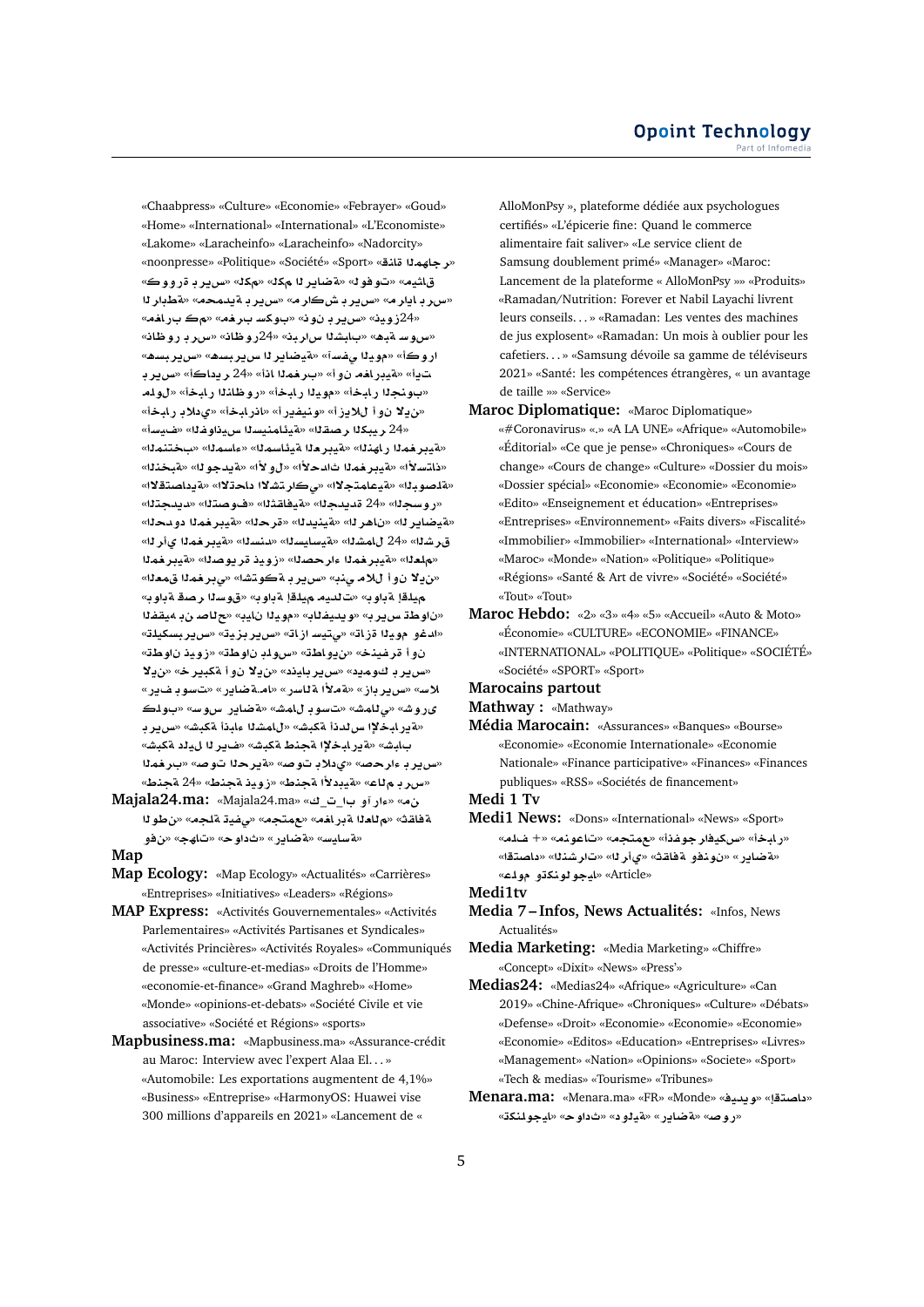## **Ministère de l'Industrie du Commerce et de:**

«Ministère de l'Industrie du Commerce et de» «Actualité» **Newstourisme:** «Newstourisme» «Agences de voyages»

«Culture et Loisirs» «Dernieres Nouvelles» «Divers» «Interviews» «Restaurants» «Tourisme»

- **Noonpresse:** «Noonpresse» «**kr**» «**A§sbwyA**» «قوسن**ن**ا نوف» «قدلود تاللحتسه» «قينطو تاللحتسه» «**رطاوخ» «ثداوح» «āينغت» «خيرات» «ريراقته «ملاعأ»** و ةحص» «رمش» «ةير سأ ن9وش» «ةضاير» «نوذ قاور» «<del>خ</del>بط» «للمج
- **ONHYM:** «ONHYM» «News»

#### **Onssa**

- **PanoraPost:** «Accueil» «Billet» «Business» «Economie» «Edito» «International» «Lifestyle» «Maroc» «Mondial» «Opinions» «Retro» «Sport»
- **Perspectives Med (Online):** «Perspectives Med (Online)» «Acteurs» «Adrénaline» «Afrique» «Albums & tubes» «Alimentation» «Amazone» «Amériques» «Angleterre» «Apple» «Armement & défense» «Artistes» «Arts» «Asie» «Athlétisme» «Banques & Assurances» «Basket-ball» «Biodiversité» «Budget» «Business» «Casablanca Finance City» «Chroniques» «Cinéma» «Climat» «Climat des affaires» «Combats» «Conflits militaires» «Conjoncture» «Coopération internationale» «Covid-19» «Culture» «Culture» «Défense nationale» «Deal du siècle» «Diplomatie» «Economie» «Economie mondiale» «Editos» «Elections américaines» «Emploi» «En ce moment» «Energie» «Entourage» «Entreprises» «Entretiens» «Environnement» «Europe» «Executives» «Facebook» «Football» «Géo-économie» «Géopolitique» «Golf» «Google» «Gouverance» «Gouvernement» «Histoire» «Humeur» «Livres» «Marchés financiers» «Maroc durable» «Microsoft» «Migration» «Modèle de développement» «Monarchie» «Monde» «NATION» «Notations souveraines» «Opinions» «Opinions» «Parlement» «Patrimoine» «Points de vue» «Proche & moyen orient» «Régions» «RSE» «Russie» «Samsung» «Scène» «Sciences» «Secroriels» «Social» «Société» «Sports» «Télévision» «Tennis» «Terrorisme»

#### «Transformation digitale» «Trends» «Volleyball» **Pharmacie:** «Home»

#### **Pjd**

**Policy Center for the New South:** «Policy Center for the New South» «Policy-briefs» «Press» «Press Releases»

Rabattoday.ma: «Rabattoday.ma» «مويدا طاير **ن**ا وركيه» «من هر ابخأ» «ءار آو ملاقأ» «**ةينطو» «موي**لا قرو هر ه» «مويذا طابر لل» «مويذا طابر لله «مويذا طابر لله «داصتقل» «ايجو لونكة» «مويذا طابر له» «مويذا طابر له» «مويذا طابر له» جر.اخ» «تاهج» «تايعمج» «نونفو ةفاقث» «مويلا قرامة» **d¤** » «**C§ART**» «**Fþ® yw**» «**FyAFT**»

**Rue20:** «Rue20» «America Latina» «ANGULO» «Asia» «Beni Melal-Jenifra» «Casablanca-Settat» «Ceuta» «Cultura» «Dajla-Ued Eddahab» «Deportes» «Economía» «EL Aaiun Sakia Hamra» «España» «Europa» «Fez-Mequínez» «Gente» «Guelmim oued Noun» «Industria» «INNMIGRACIÓN» «Internacional» «la región Oriental» «Marrakech Safi» «Marruecos» «Melilla» «Nacional» «Opinion» «Política» «Rabat-Salé-Kenitra» «Regional» «slider» «Sociedad» «Suss-Mass» «Tafilalet» «Tánger-Tetuán-Alhucemas» «Tecnologia» «Todas» «Turismo»

- **Sabahagadir.ma:** «Sabahagadir.ma» «**¥Jr §AyT** ةمهه تار ار قاهنه...دجاسم**ن**ا ي فحيوار تنا قلاصا ةماقإ يلء «<mark>هينطو رابخأ» «مهجل</mark>او ريداكأ» «عمتجم» «مسام سوسد «ن. دفو قفاقت» «ميلعة» «ةحليسك» «للمعلأاو داصتقلاا» «**w** » «**C§ART**» «**FyAFT**» «**}bA A §r** TV» «**}T ¤mA**»
- **Samsung.com/n\_africa/news**
- **Soeez Auto:** «Blog»

**Solaris Traveller**

**Soltana**

**Tanja24:** «Tanja24 -» «**tA`A**» «**tm**» «**std**» «**ميلعتو ميبرت» «امارونيه «داصتقا» «رحبن**ا ءادصأ» «رابخأ» «**تحصو بط» «ةسليس» «نونفو قفلقث**»

**Telquel:** «Telquel» «#initiatives» «#Restart» «+ D'ARTICLES» «+ D'ARTICLES» «+ D'ARTICLES» «+ D'ARTICLES» «Business» «Conseil de gouvernement» «Coronavirus» «Culture» «Diplomatie» «Dossiers» «Economie» «Etats-Unis» «Football» «Idées» «Indiscrets» «Infrastructures» «Insolite» «Médias» «Monde» «Opinions» «Politique» «Qitab» «Sahara» «Société» «Sport» «Technologies» «Transport» «Vaccins»

- **The Moroccan Times:** «Home»
- **Thebuzzmagazine:** «Thebuzzmagazine» «**yd§w**» «**لقحص» «ءايز أ» «قار مه «لعمتجم**»
- **Union of Concerned Scientist**
- **br§r.w:** «**br§r**.**w**» «**lfA**»
- «ثداوح» «داصتقإ» «مهتجه» «ةفاقذ و ن&» :سرر بـ كور امـ «ايجو لونكة» «<mark>ةضاير» «ةسايس» «سرر بـ كورام قان</mark>ق» «م *ت*اع» «ةأر مثل» «رابخلاًا»
- «Culture» «Economie» «Hiba Press» «سربر د قیه» : *غیر بود و ق*یه «International» «National» «Politique» «Sport» «Tech» «» «**tfrA**» «**tm**» «**Cº**» «**tOA** » «**® d¤** » «**w** » «**C§ART**» «**FyAFT**» «**J¥¤ §nyT**» «**}w ¤}wC** |»
- **¡@ mw:** «**¡@ mw**» «**nyT**» «**lyT**» «**tOA §T**» «**ت**يسايس» «قيضاير»
- **¡sbr§H r§d ktr¤yT ryT:** «2» «3» «Hi Tech» «تار ادم» «عمتجم» «للمعاول لله» «مةفلقثول نف» «Home» «بة ددار لا **مطلسل**ك» «Varieties» «Varieties» «مطلسل»